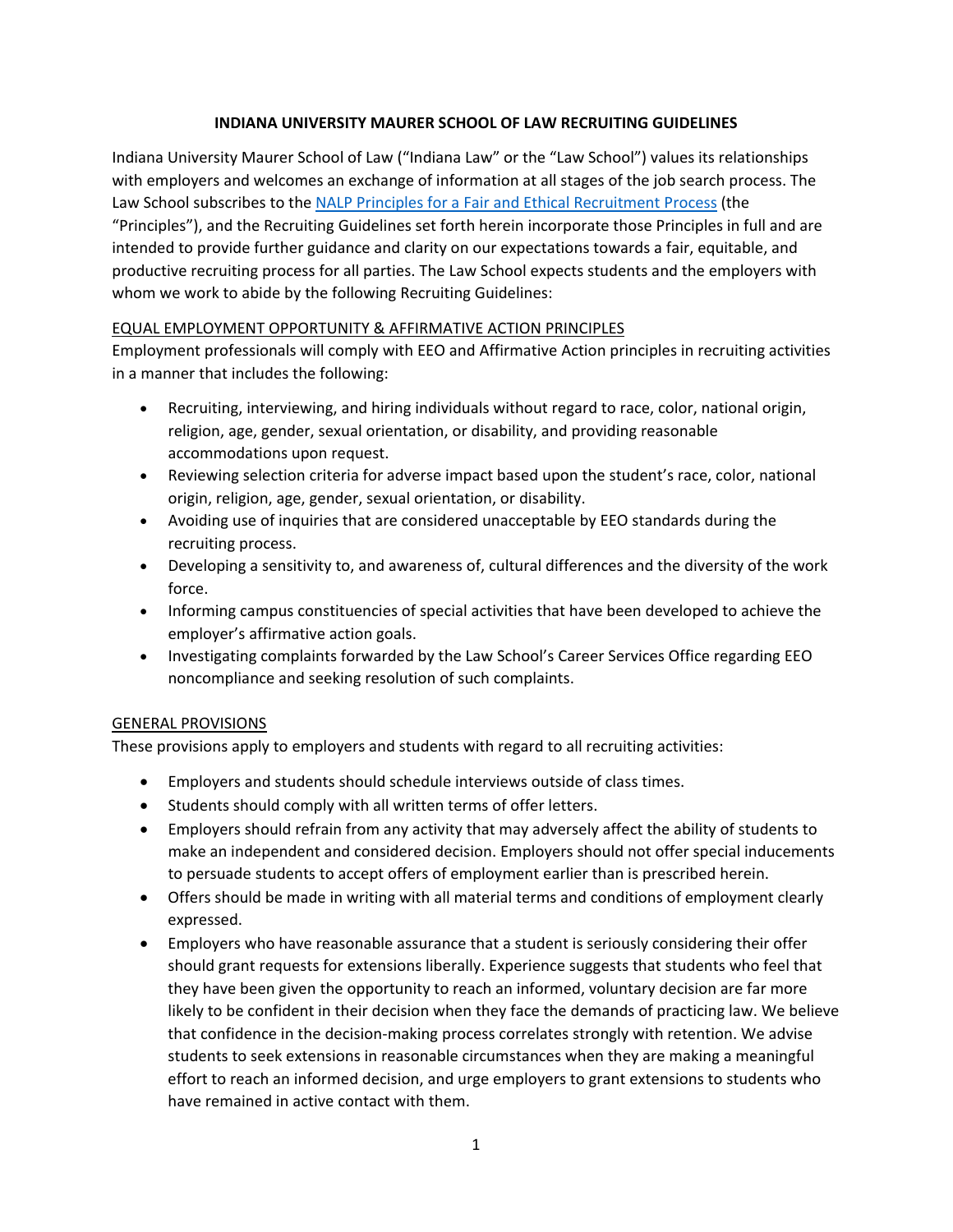#### FIRST-YEAR STUDENT ENGAGEMENT

To position law students to be as successful as possible, their efforts during the first semester of law school should focus on their studies rather than on job search activities. However, opportunities to learn about professionalism, professional development and the legal profession in a group setting are appropriate early in law school.

- **Employer engagement.**
	- $\circ$  First-year law students should not initiate contact with prospective employers, and employers should not initiate formal one-on-one recruiting contact (including applications, interviews, or offers) before December  $1<sup>st</sup>$ .
		- In limited circumstances, government employers requiring an extensive background check may receive and review applications prior to December 1st.
		- **First-year students may participate in multi-employer job fairs that are open to** first-year students (*e.g.* the Equal Justice Works Conference and Career Fair) prior to December 1st.
	- $\circ$  Educational and professional development contact with first-year students before December  $1<sup>st</sup>$  is permitted under the following circumstances: Employers should work with student organizations, faculty members, Center personnel, or the Career Services Office (the "CSO") to arrange professional development events. Events should focus on practice area education, networking and other professional skills, career planning and strategies, and trends in the legal market.
- **Law school engagement.** In order to allow first-year students time to acclimate to law school and focus on their studies, the Law School will not begin providing one-on-one career counseling or application material reviews to first-year students before October 1<sup>st</sup>. However, professionalism and career exploration and readiness programming is part of the Legal Professions course, and CSO advisors may meet with students in small-group settings prior to October 1<sup>st</sup>.

# TIMING OF OFFERS & DECISIONS

- A. General Provisions
	- 1. **Offers remain open for two weeks.** All offers to students should remain open for at least two weeks after the date of the offer letter, unless the offer is made pursuant to Section B below, in which case the later response date should apply. Additionally, for offers extended within six weeks of the start date, we understand that this timetable may need to be accelerated but encourage employers to allow students a sufficient and reasonable amount of time to evaluate and respond to the offer.
	- 2. **Action by deadline.** Students are expected to accept or release offers or to request an extension by the applicable deadlines. Offers that are not accepted by the offer deadline expire.
	- 3. **Five offer maximum.** A student should not hold open more than five offers of employment at any one time. For each offer received that places a student over the offer limit, the student should release an offer within one week of the excess offer. Students are strongly encouraged to hold open no more than three offers at any one time in any one geographic market.